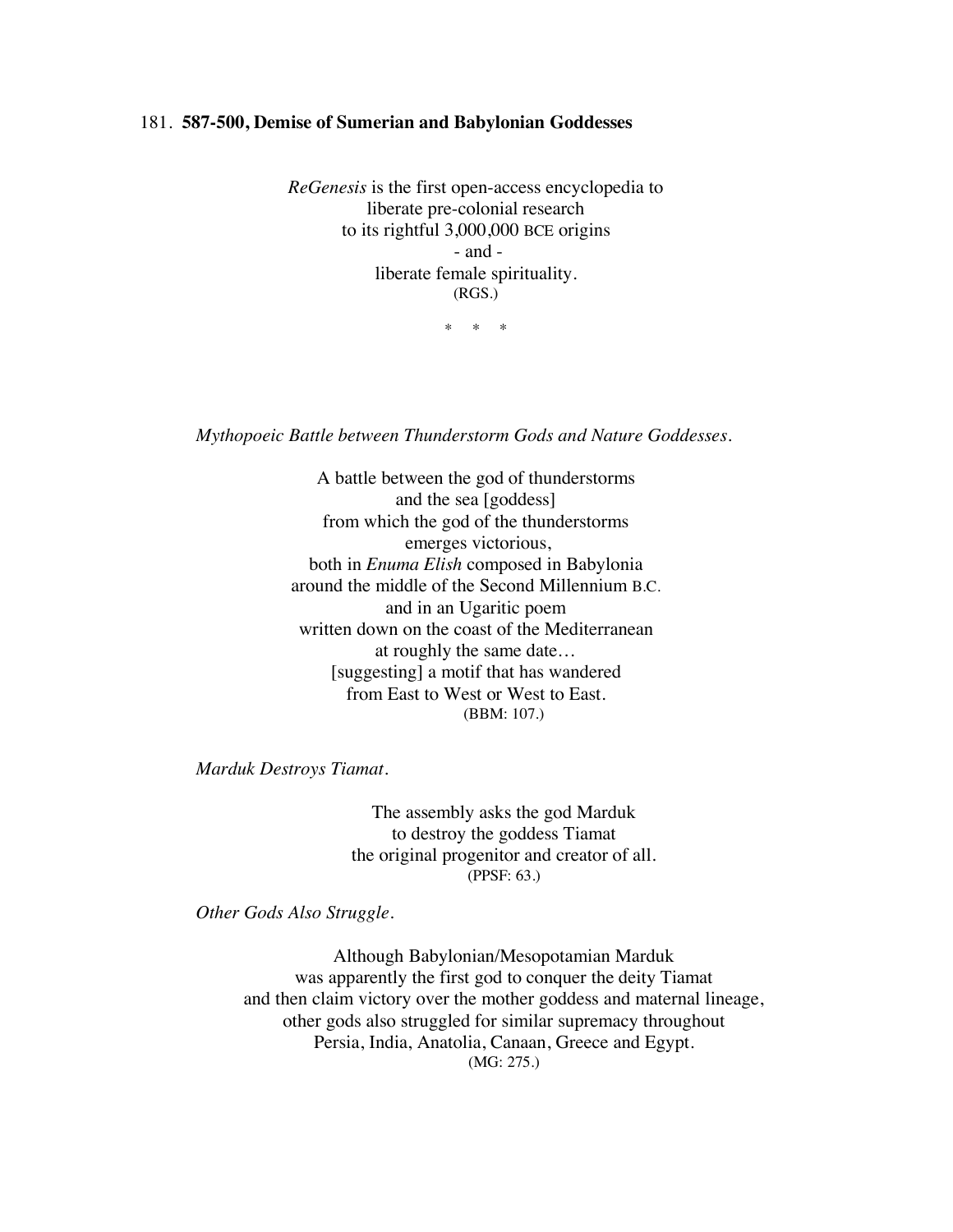Sumeria and Babylon departed from goddess religions as discussed previously in the Babylonian myth of Tiamat and Marduk. Son (God) Marduk killed his mother then smashed her carcass but kept her skin. (BAC: 18.) (See, *Killing of Rahabsu*, (or Rahab) in Psalm 89: 9-10.) Introducing this entry is the earlier *Enuma Elish*  summary in RGS, Proto Bronze Age Crete.

A document frequently referenced is the *Babylonian Creation Epic, Enuma Elish* in which the celebrated serpent – dragon Tiamat \* is ritually slaughtered in the re–enactment of the king's absolute power (MOG: 80-81; MG: 280-281; PPSF: 63). 'The *Enuma Elish* is the first story of the replacing of a mother goddess who generates creation as part of herself by a god who *makes* creation as something separate from himself (MG: 273).' Although Babylonian/Mesopotamian Marduk was apparently the first god to conquer the deity Tiamat and then claim victory over the mother goddess and maternal lineage, other gods also struggled for similar supremacy throughout Persia, India, Anatolia, Canaan, Greece and Egypt (MG: 275).

\* 'Tiama' is philosophically the same as 'tehom' in Hebrew, i.e. the 'deep,' in Gen. 1.2 'Rahab' means 'Rager' and in 'Leviathan' is a linguistic relative of the word 'tannin,' i.e. 'monster' (TVE: 116, n. 108). (RGS: 3100- 2600 BCE, Proto Bronze Age Crete, Writing and Heroes).

Muss-Arnolt says that in the pre–Semitic Chaldaean Period, the earth was conceived as seven zones, later modified by Semitic invaders on seven tablets. "The tablets appear to be seven in number, and since the creation was described as consisting of a series of successive acts, it presented a curiously similarity to the account of the creation records in Genesis, Chapter 1 (BAC: 18)." This modification epic was most likely borrowed from the Greeks as well as other nations. (BAC: 18.) In one of the zones/tablets is the "assembly room of the gods, where they gather at [the] new year, under the presidency of *Marduk* (Merodach) to determine the lot for the king and country." (BAC: 18.) Other narratives include the primeval sea, Hades' realm of the dead surrounded by seven walls plus seven gates, as well as goddess Ishtar/Inanna's descent into the underworld below of which is the world – ocean. (BAC: 18.)

The fourth tablet describes the battle between Marduk and Tiamat. Tiamat is slain by Marduk and her allies imprisoned "while the 'books of fate,' hitherto in the hands of these foes, were now transferred to the younger deities of the new world." Marduk then forms the heavens out of Tiamat's skin where the new deities Anu, Bel, and Ea reside as the chief trinity gods in the Babylonian pantheon. (BAC: 18.) The sixth and seventh tablets are further creation epics and activities of the new male gods. (BAC: 26.)

Besides the above, fragments of a tablet from Cutha Library (Tel Ibrahim from Babylon) references Tiamat and Nergal, but not Marduk. (BAC: 26.) It describes Chaos as a time when writing was unknown. "But the earth existed and was inhabited by a chaotic brood of Tiamat," who was destroyed not by Marduk but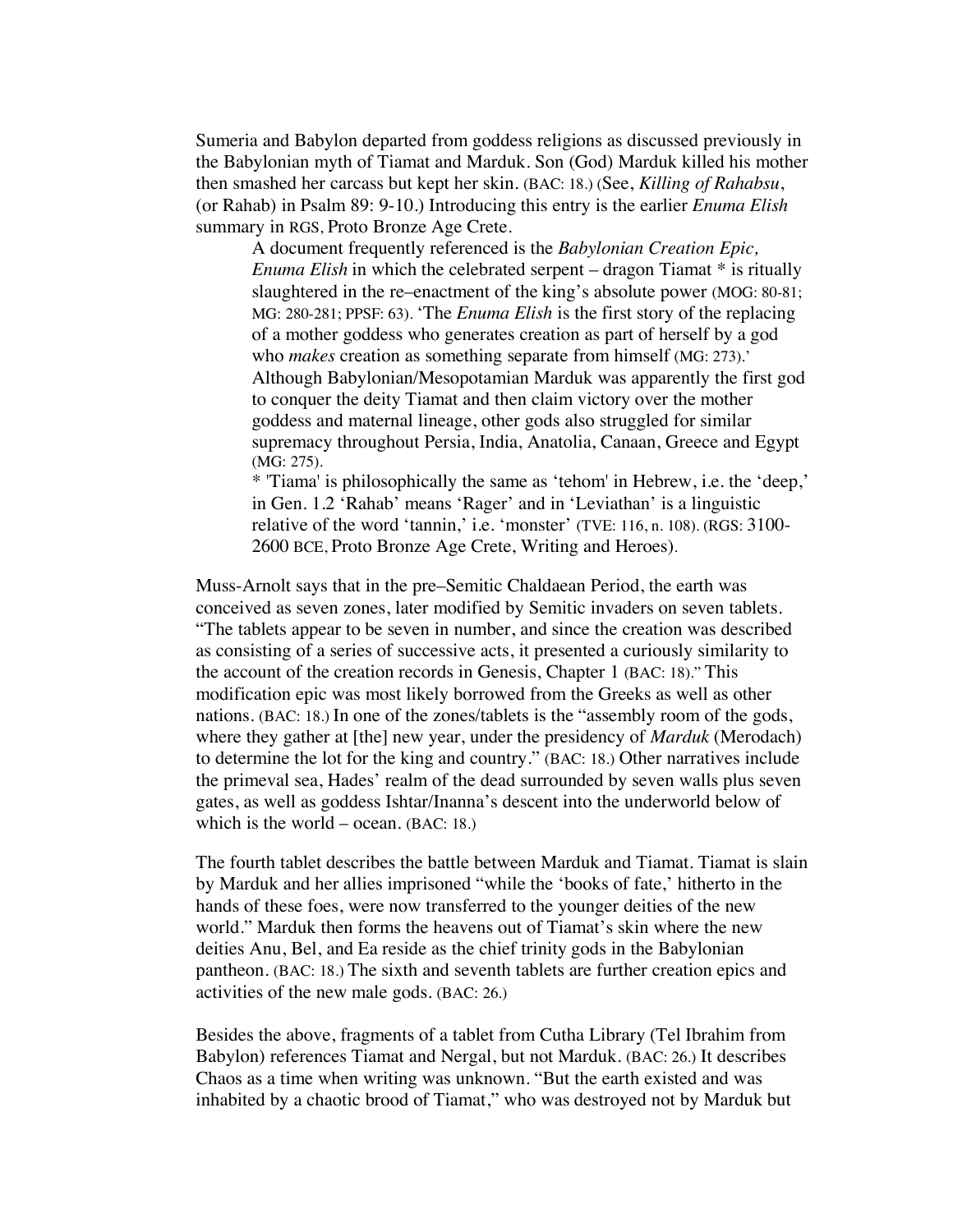Nergal, patron god of Cutha. (BAC: 27.) A later Semitic–Babylonian Creation Epic has also been discovered that includes reference to Marduk. This theocratic creator god of "mankind, animals, plants, and renowned sites [was] wherein Babylonian civilizations had its origins." (BAC: 27.)

Sumerian Mythology speaks to various writing considerations that may be relative to this time of *Chaos*: 'Chaos as a time when writing was unknown' (BAC: 26-27;  $RGS$ ."  $*$ 

Although pictographic writing was developed in the Climactic Phase of Old Europe between 5300-4300 BCE and equaled a *script of its own kind* (COG: 319) another or later form of writing was invented in Sumer, or southern Iraq, in the  $4<sup>th</sup>$  mil. with the earliest literary documents c. 3100 BCE (POTW: 22). In addition to these documents, the *Enuma Elish* (When on High*)* was the first completed Sumerian text of mythology found in the Nineveh library, c. 668-626 BCE, providing 'the earliest evidence of the complete inversion of the mythology of the earlier era' (MG: 275; RGS) (RGS: 668-626, Sumerian Mythology).

\* Alternative names for further Tiamat research, include: tihamatum; tohu; tehom (Hebrew); and tihamat (Arabic); and *Chaos* (Gen 1.2). (BBM: 108).

Various dating considerations for Tiamat in *Re-Genesis* include BCE entries: 2500, Inanna Holder of the Me; 2300, Sumerian Transitions; 2000, Babylonian Mythology; 1650, Hurrians and Goddess Tiamat; and 668-626, Sumerian Mythology. Dates will be adjusted as further information becomes available. (BFV.)

Further research and discussions on myths, epics, and tablet dating challenges:

- Baring, Anne, and Jules Cashford. *The Myth of the Goddess: Evolution of an Image*. London, England: Viking, 1991. 175-224, 416-446. (MG.)
- Callahan, Tim. *Secret Origins of the Bible.* Altadena, CA: Millennium Press, 2002. 30-55. (SOTB.)
- Campbell, Joseph. *The Masks of God: Occidental Mythology.* Harmondsworth, England: Penguin Books, 1984. 80-81. (MOG.)
- Dalley, Stephanie. *Myths from Mesopotamia: Creation, the Flood, Gilgamesh, and Others*. Oxford, England: Oxford University Press, 1989. 228-229. (MFMC.)
- Gadotti, Alhena. "Portraits of the Feminine in Sumerian Literature." *Journal of the American Oriental Society* 131.2 (Apr.-Jun. 2011): 195-206. (PFS.)
- Kramer, Samuel Noah. *From the Poetry of Sumer*. Berkeley: University of California, 1979. (FPS.)
- Long, Asphodel. "The Goddess in Judaism: An Historical Perspective." *The Absent Mother: Restoring the Goddess to Judaism and Christianity.* Ed. Alix Pirani. Hammersmith, London, England: Mandala, 1991. 34-46. (GJ.)

Nilson, Sherrill V. *Gilgamesh in Relationship: A Feminist, Kleinian Hermeneutic of the Contemporary Epic.* Diss. CIIS, 2000. Ann Arbor,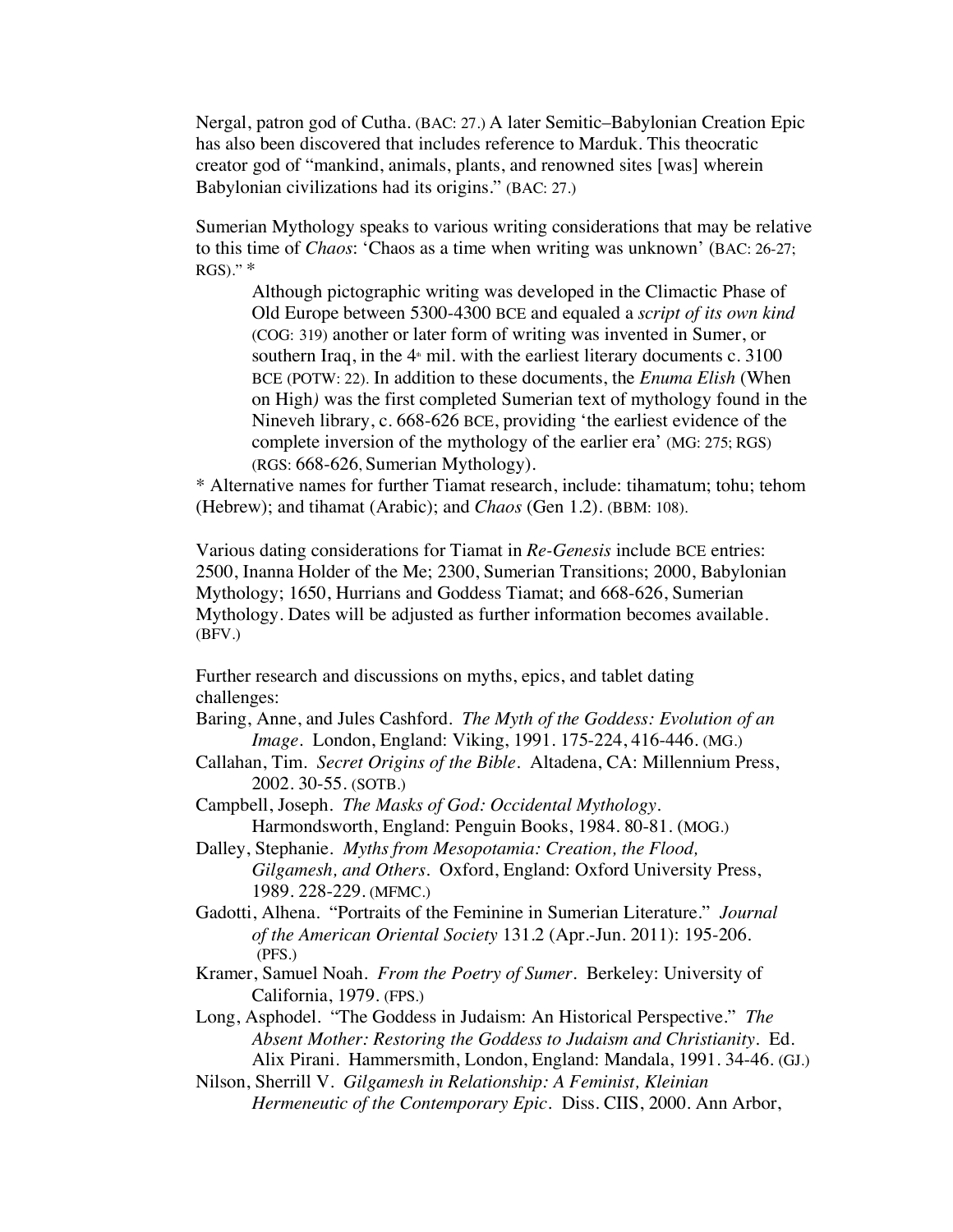MI: ProQuest/UMI, 2000. (Publication No. AAT 9992393.) (GIR.)

- Ploeg, J. P. M, and W. C. Delsman. *Von Kanaan bis Kerala.* Kevelaer: Verlag Butzon & Bercker, 1982. 101-122. (VKB.)
- Sandars, N. K. *Epic of Gilgamesh: An English Version with an Introduction.* Harmondsworth, England: Penguin Books, 1971. (EOG.)
- Stanton, Elizabeth C. *The Woman's Bible*. Seattle, WA: Coalition Task Force on Women and Religion, 1974. (TWB.)
- Starhawk. *Truth or Dare: Encounters with Power, Authority, and Mystery.* San Francisco, CA: Harper & Row, 1987. 32-40. (TDE.)

Further research on theocratic cosmologies, mythic heroes, and savior Godtraditions:

- Aarons, Mark, and John Loftus. *Unholy Trinity: The Vatican, the Nazis, and the Swiss Banks*. New York, NY: St. Martin's Griffin, 1998. (UT.)
- Baring, Anne, and Jules Cashford. *The Myth of the Goddess: Evolution of an Image*. London, England: Viking, 1991. 290-298. (MG.)
- Berry, Jason, and Gerald Renner. *Vows of Silence: The Abuse of Power in the Papacy of John Paul II*. New York, NY: Free Press, 2004. (VOS.)
- Christ, Carol P. *Rebirth of the Goddess: Finding Meaning in Feminist Spirituality*. New York, NY: Addison-Wesley, 1997. 48-49; 160-171. (ROG.)
- \_\_\_\_\_. "Patriarchy as a System of Male Dominance Created at the Intersection of the Control of Women, Private Property, and War, Part 2." *Feminism and Religion* (18 Feb. 2013 http://feminismandreligion.com). (PSM.)
	- \_\_\_\_\_. "A New Definition of Patriarchy: Control of Women's Sexuality, Private Property, and War." *Feminist Theology* 24:3 (April 2016): 214-225. (NDP.)
- Curran, L. C. "Rape and Rape Victims in the Metamorphoses." *Arethusa* 11.1-2 (1978): 213-241. (RPV.)
- Eilberg-Schwartz, Howard, and Wendy Doniger. *Off with Her Head! The Denial of Women's Identity in Myth, Religion, and Culture*. Berkeley, CA: University of California Press, 1995. (OWH.)
- Finkelberg, Margalit. *Greeks and Pre-Greeks: Aegean Prehistory and Greek Heroic Tradition.* Cambridge, England: Cambridge University Press, 2005. 54-64. (GPG.)
- Goodison, Lucy. *Moving Heaven and Earth: Sexuality, Spirituality an Conscious Muse*. Cambridge [Cambridgeshire], England: Cambridge University Press, 1987. (MOP.)
- Jantzen, Grace. *Foundations of Violence*. London, England: Routledge, 2004. (FV.)
- Keller, Mara Lynn. "Violence against Women and Children in Scriptures and in the Home." *The Rule of Mars: Readings on the Origins, History and Impact of Patriarchy.* Ed. Christina Biaggi. Manchester, CT: Knowledge, Ideas & Trends, 2005. 225-240. (VA.)
- Kertzer, David I. *The Pope and Mussolini: The Secret History of Pius XI and the Rise of Fascism in Europe.* Oxford, England: Oxford University Press, 2014. (TPM.)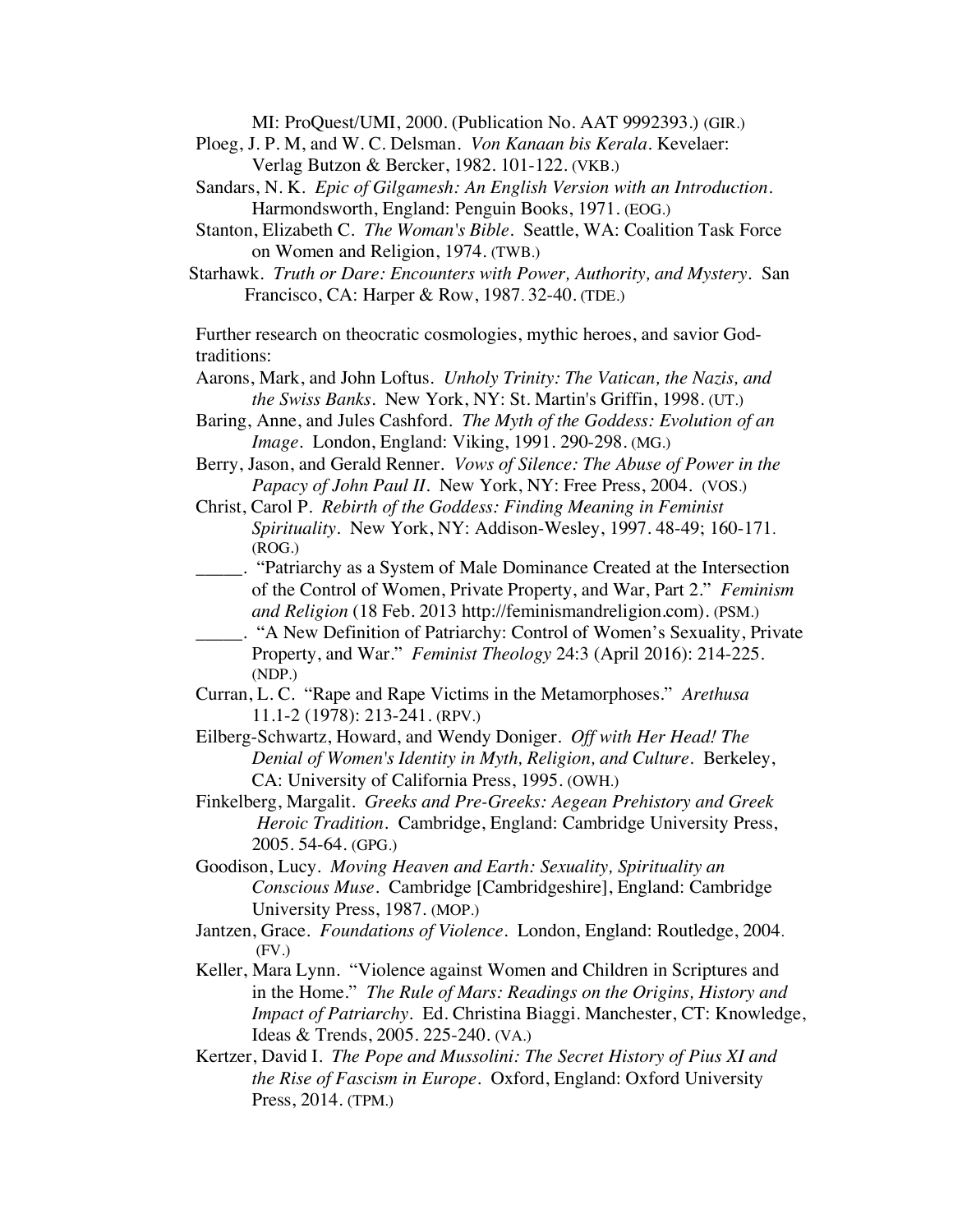- Martos, Joseph, and Pierre Hégy. *Equal at the Creation: Sexism, Society, and Christian Thought*. Toronto, Canada: University of Toronto Press, 1998. (EAC.)
- Rayor, Diane. *The Homeric Hymns: A Translation, with Introduction and Notes.* Berkeley, CA: University of California Press, 2004. (HH.)
- Reid-Bowen, Paul. *Goddess as Nature: Towards a Philosophical Thealogy.* Burlington, VT: Ashgate Publishing Co., 2007. (GAN.)
- Richlin, Amy. "Reading Ovid's Rapes." *Arguments with Silence: Writing the History of Roman Women*. Ann Arbor, MI: The University of Michigan Press, 2014. 158-179. (ROR.)
- Sanday, Peggy R. *Female Power and Male Dominance: On the Origins of Sexual Inequality*. Philadelphia, PA: University of Pennsylvania Press, 1991. (OTO.)
- Sissa, Giulia. "The Sexual Philosophies of Plato and Aristotle." *A History of Women in the West: I. From Ancient Goddesses to Christian Saints.* Ed. Pauline Schmitt Pantel. Trans. Arthur Goldhammer. Cambridge, MA: Harvard University Press, 1992. 46-81. (SPPA.)
- Thornhill, Randy, and Craig T. Palmer. *A Natural History of Rape: Biological Bases of Sexual Coercion*. Cambridge, MA: MIT Press, 2000. (NHR)
- Weil, Simone. *The Iliad: Or, the Poem of Force*. Wallingford, PA: Pendle Hill, 1962. (TLPF.)
- Yalom, Marilyn. "Wives in the Ancient World: Biblical, Greek, and Roman Models." *A History of the Wife*. New York, NY: HarperCollins, 2001. (HOW.)
- Further *Enuma Elish* research and interpretations:
- Jacobsen, Thorkild. "The Battle between Marduk and Tiamat." *American Oriental Society* 88.1 (Jan.-Mar. 1968): 104-108. (BBM.)
- James, Edward Oliver. *Ancient Gods: The History and Diffusion of Religion in the Ancient Near East and the Eastern Mediterranean.* London, England: Weidenfeld & Nicolson, 1960. 87-90. (AG.)
- Kramer, Samuel Noah. "Sumerian Historiography." *Israel Exploration Journal* 3.4 (1953): 217-232. (KSH.)
- Muss-Arnolt, W. "The Babylonian Account of Creation." *Biblical World* 3.1 (Jan. 1894): 17-27. (BAC.)
- Pritchard, James Bennett. *The Ancient Near East; An Anthology of Texts and Pictures*. Princeton, NJ: Princeton University Press, 1958. 60-72. (ANE.)
- Puhvel, Jaan. *Comparative Mythology*. 1987. Baltimore, MD: Johns Hopkins University Press, 1993. 21-32. (CM.)

For the full "Enuma Elish" translation:

Thomas, D. Winston, Ed. Trans. "The Epic of Creation." *Documents from Old Testament Times*. London, England: T. Nelson, 1958. (EOC: 10-11.)

Further research: 2300, Sumerian Transitions. (RGS.)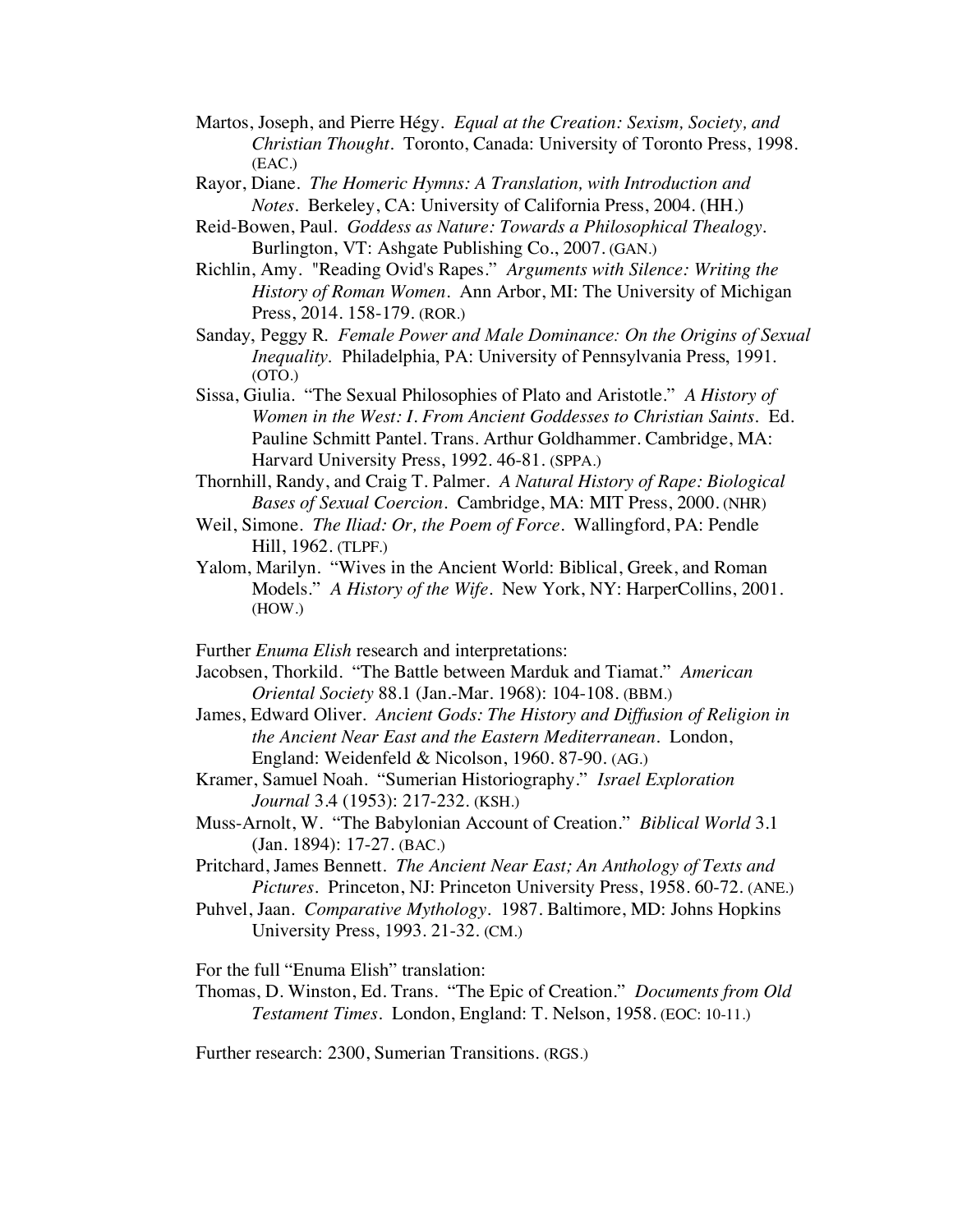Further research on mother – rite to father – right savior God  $*$  transitions: 92,000, Qafzeh or Kafzeh Cave and Ochre Symbolism; 4400-2500, Kurgan Invasions; 4400-2500, Olympus Hera; 4000-3000, Egypt, Africa, and Cathedra Goddesses; 3000-2780, Egyptian Bronze Age; 2686-2181, Old Kingdom Egypt (2600 Fifth Dynasty); 2600-1100, Late Indo-European Bronze Age; 2370-2316, Akkadian Enheduanna and Inanna's Hymns; 2300-2100, Edfu Egypt; 1580, Zeus; 1450-1260, Hattusa and Yazilikaya, Anatolia**;** 1100-800, Iron Age; 1100-800, Mediterranean Dark Ages; 1000, Double Goddess Transition; 800-500, Archaic Greek Age; 700-550, Apollo at Delphi and Didymaion; 668-626, Sumerian Mythology; 323-30, Kom Ombo Temple; and 305-30, Esna Temple. (RGS.) (Also see CE entries: 325, Council of Nicaea and Goddesses and Gods; 431, Council of Ephesus and Virgin Mary, Anatolia and Virgin Mary; 570, Mohammed's Birth; 1207-1273, Rumi and Mother.) (RG.)

\* Soteriology: study of God's salvation and ontological concepts of female evil.

The following speaks to the theory that *mankind* is not a one size fits all. Over the centuries, there has been a historic shift to a culture and society in which half of the population (*females*) are traditionally regarded as: politically; philosophically; psychologically; professionally; theologically; spiritually; academically; scientifically; sexually; biologically and etc. inferior or less than the other half. (MHE: 150.)

The repercussions of this shift in the symbolic plane can be seen NOT only in the division of male gods from female gods, but also in the separation of sky from earth, of mind from body, of spirituality from sexuality. Incorporated into the mainstream of Greek thought and later crystallized in the philosophical writings of Plato, these ideas then pass via Neoplatonism into Christian theology and contribute to the symbolic worldview, which is still dominant in western [global] society today. From this early Greek Geometric period onwards, European culture ceases to offer the imaginative vocabulary for any human being, female or male, to experience themselves as whole and undivide**d (**MHE: 150).

This hierarchical dis-order is discussed at length throughout *Re-Genesis* including BCE entries: 4400-2500, Olympus Hera; 3100-2600, Proto Bronze Age Crete, Writing, and Heroes; 3000-1450, Gournia; 2500, Inanna, Holder of the Me; 2400, Sumerian Women in the Akkadian Period; 2400, Lilith and Eve; 2300, Sumerian Transitions; 1750, Hammurabian Dynasty, Babylon, Ishtar, and Inanna; 1580, Zeus; 1100-800, Iron Age; 1000, Gods; 800-500, Archaic Greek Age; 587-500, Demise of Sumerian and Babylonian Goddesses; 500-400 Classical Greek Era and Leading Male Authors; 384-322, Aristotle's Theory of Rational Male Dominance; and First Century BCE-Sixth Century CE, Summary of Female Catholic Priests and Synagogue Leaders. (RGS.)

IMAGE: MAP: NEAR EAST. PHOTO: MAP: NEAR EAST. SLIDE LOCATION MAPS, SHEET 1, ROW 3, SLEEVE 2, SLIDE #28, BCE.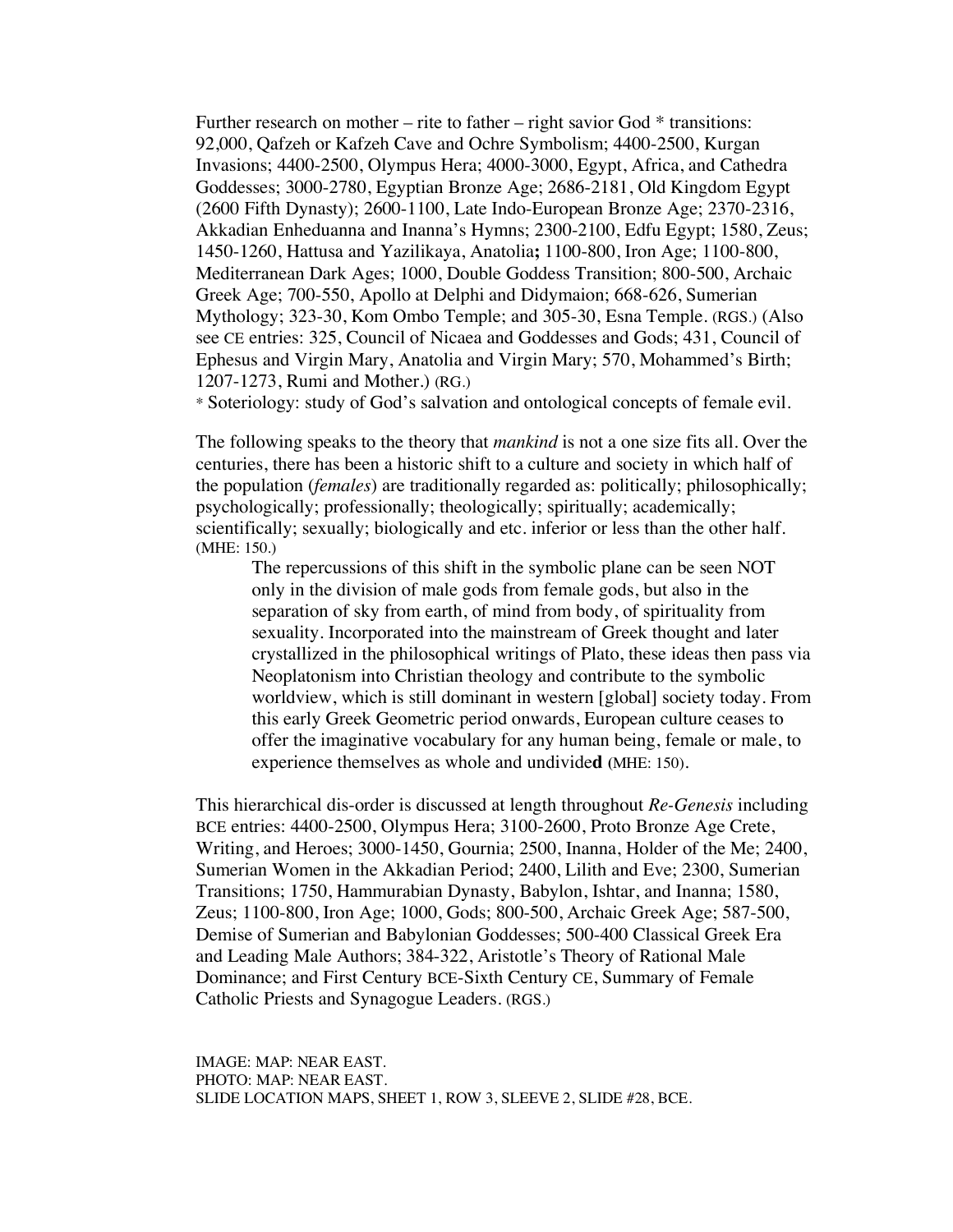IT\_MAP\_S1\_R3\_SL2\_S28.jpg

SHOT ON LOCATION: METROPOLITAN MUSEUM OF ART: NEW YORK, NY. NOTE 1: FIELDWORK PROJECT 1998-2002.

ENHANCE SCANNED SLIDE: CU\_NEA\_S11\_R4\_SL1\_S14E.jpg IMAGE: CAKE OR BREAD WITH PRESUMED CUNEIFORM SCRIPT: MESOPOTAMIA. PHOTO: © GSA. DESCRIPTION: PRESUMED MESOPOTAMIAN SCRIPT (CUNEIFORM) ON WHAT MAY BE CAKE OR BREAD FOR THE QUEEN OF HEAVEN, ISHTAR (INANNA).

SLIDE LOCATION NEAR EAST, SHEET 11, ROW 4, SLEEVE 1, SLIDE #14E,  $2^{\infty}$  MIL. BCE. CU\_NEA\_S11\_R4\_SL1\_S14E.jpg

SHOT ON LOCATION: MUSÉE DU LOUVRE: PARIS, FRANCE.

ON LOCATION: IMAGE ENHANCE.

NOTE 1: ISHTAR BREAD/CAKE. "O ISHTAR I HAVE MADE A PREPARATION OF MILK, CAKE GRILLED BREAD AND SALT, HEAR ME AND BE KIND (VKB: 101-122; CDBL: 124)."

NOTE 2: FIELDWORK PROJECT 1980-1989.

PHOTO NOTE: ILLUSTRATION ENHANCEMENT, CHRISI KARVONIDES.

IMAGE: THE ISHTAR GATE: BABYLON.

PHOTO GSA DESCRIPTION: WILD BOVINES, LIONS, AND DRAGONS ON THE BABYLONIAN GATE OF ISHTAR.

SLIDE LOCATION NEAR EAST, SHEET 6A, ROW 2, SLEEVE 1, SLIDE #89, 575 BCE. CU\_NEA\_S6A\_R2\_SL1\_S89.jpg

LOCATION: PERGAMON MUSEUM: BERLIN, GERMANY.

NOTE 1: VARIOUS ASPECTS/EXHIBITS OF THE ISHTAR GATE ARE IN GERMANY, ISTANBUL, LONDON, NEW YORK, BOSTON, YALE, RHODE ISLAND, CHICAGO, DETROIT, ETC.

NOTE 2: FIELDWORK PROJECT.

PHOTO NOTE: © BIBLICAL ARCHAEOLOGY SOCIETY (1989).

PHOTO NOTE: ILLUSTRATION ENHANCEMENT, CHRISI KARVONIDES.

IMAGE: SERPENT – DRAGON TIAMAT ON ISHTAR'S GATE: MESOPOTAMIA. PHOTO: © GSA. DESCRIPTION: UPPER REGISTER INC. RELIEFS OF TIAMAT WITH SERPENT TAIL AND UNICORN BROW ON ISHTAR'S GATE, RE. BABYLON CREATION EPIC, *ENUMA ELISH*.

SLIDE LOCATION NEAR EAST, SHEET 6A, ROW 1, SLEEVE 3, SLIDE #35, 604-562 BCE CU\_NEA\_S6A\_R1\_SL3\_S35.jpg

SHOT ON LOCATION: ISTANBUL ARCHAEOLOGICAL MUSEUM: ISTANBUL, TURKEY. NOTE 1: "THE ASSEMBLY ASKS THE GOD MARDUK TO DESTROY THE GODDESS TIAMAT – THE ORIGINAL PROGENITOR AND CREATOR OF ALL (PPSF: 63) (PPSF: 60- 65".

NOTE 2:

ALTHOUGH BABYLONIAN/MESOPOTAMIAN MARDUK WAS APPARENTLY THE FIRST GOD TO CONQUER THE DEITY TIAMAT AND THEN CLAIM VICTORY OVER THE MOTHER GODDESS AND MATERNAL LINEAGE, OTHER GODS ALSO STRUGGLED FOR SIMILAR SUPREMACY IN PERSIA, INDIA, ANATOLIA, CANAAN, GREECE AND EGYPT (MG: 275; RGS). (SOURCE: ENTRY ABOVE.)

NOTE 3: FIELDWORK PROJECT 1986.

IMAGE: ANCIENT CUNEIFORM SCRIPT: MARDUK'S TEMPLE, BABYLON. PHOTO: © GSA. DESCRIPTION: BOUNDARY STONE FROM MARDUK'S BABYLON TEMPLE INC. PROTECTIVE SPREAD EAGLE (ANZU?) ABOVE FATHER AND SON, BOTH TEMPLE PRIESTS. BABYLONIAN SCRIPT (CUNEIFORM) ATTESTS TO LAND RIGHTS AND JUDGMENTS PLUS KUDURRU CURSES.